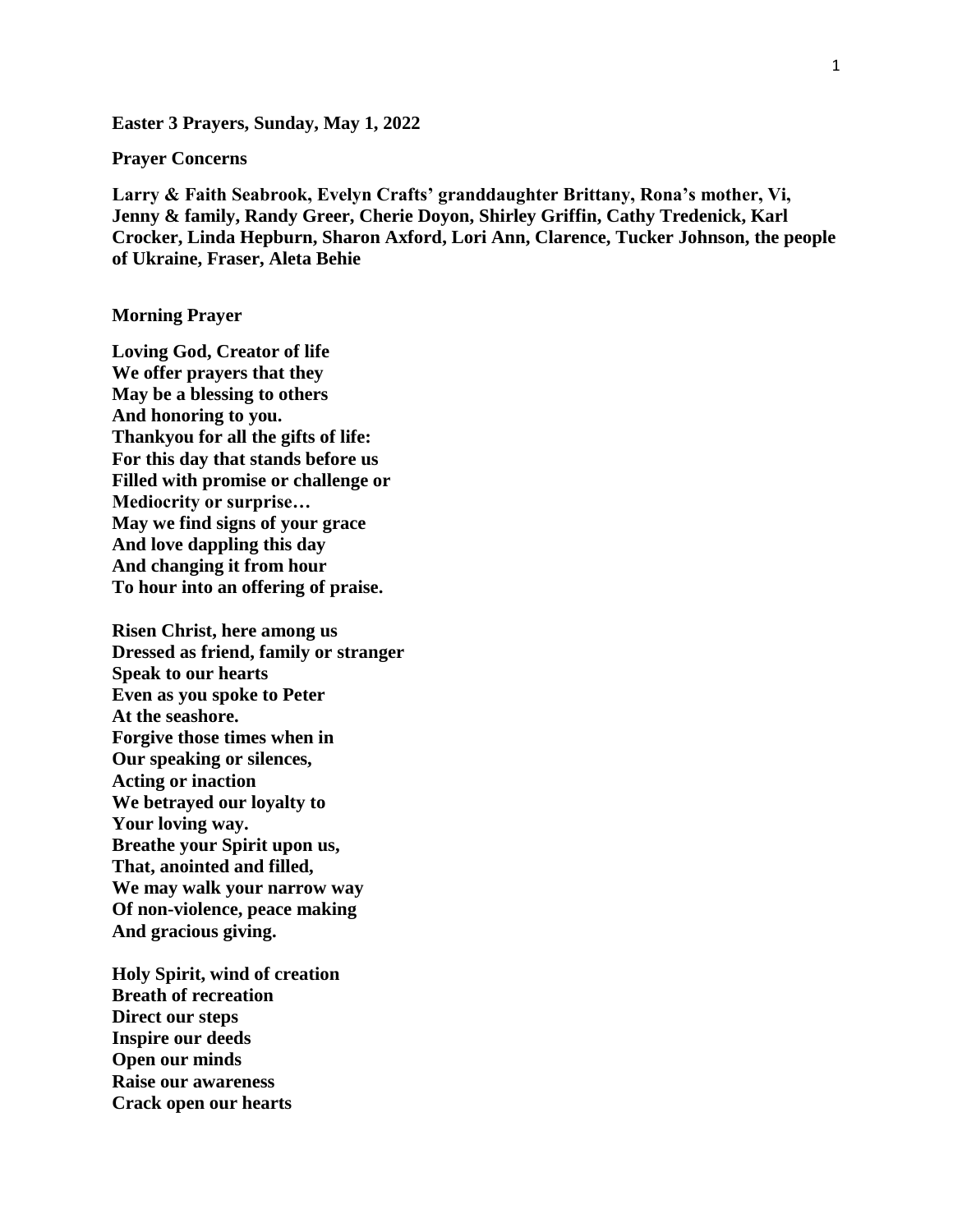**To your redemptive work in the world And in our lives. Loving God May your peace, courage and hope Surround and hold Those who suffer In mind, body or spirit. May your angels, disguised as nurses, doctors, therapists, advocates, mentors, friends, and family members minister to their needs even as we would minister to Christ.**

**We lift up to you our sisters and brothers of Ukraine, Whose homes, businesses, neighborhoods and lives have been shattered and scattered by an unjust, unholy war. Thank you for nations and individuals, religious communities, military and humanitarians who are helping the people of Ukraine in this crisis . We are thankful that in situations so dire we see profound proof of humanity's essential goodness and selfless, courage and compassion-- family traits inherited from you.**

**Bless our church family as we enter a time of leadership transition while still dealing with the transition of living with a pandemic. May this church continue to provide an environment for people to explore, develop and celebrate their faith in you, loving, forgiving and gracious God. Thank you for the gifts all around us… especially for the gift of Jesus Christ, our leader, Savior and friend. In Jesus face we see your light shining brightly —He is the Light of the world , who calls us to be lights in our world, too. Thank you for the meal we will soon share around his table. We always look forward to this simple feast where the community of Christ gathers around the table to remember Jesus in his life, death and risen life and to be renewed in Spirit that we may love our neighbors as ourselves---and follow the Jesus Way in all our living. Amen**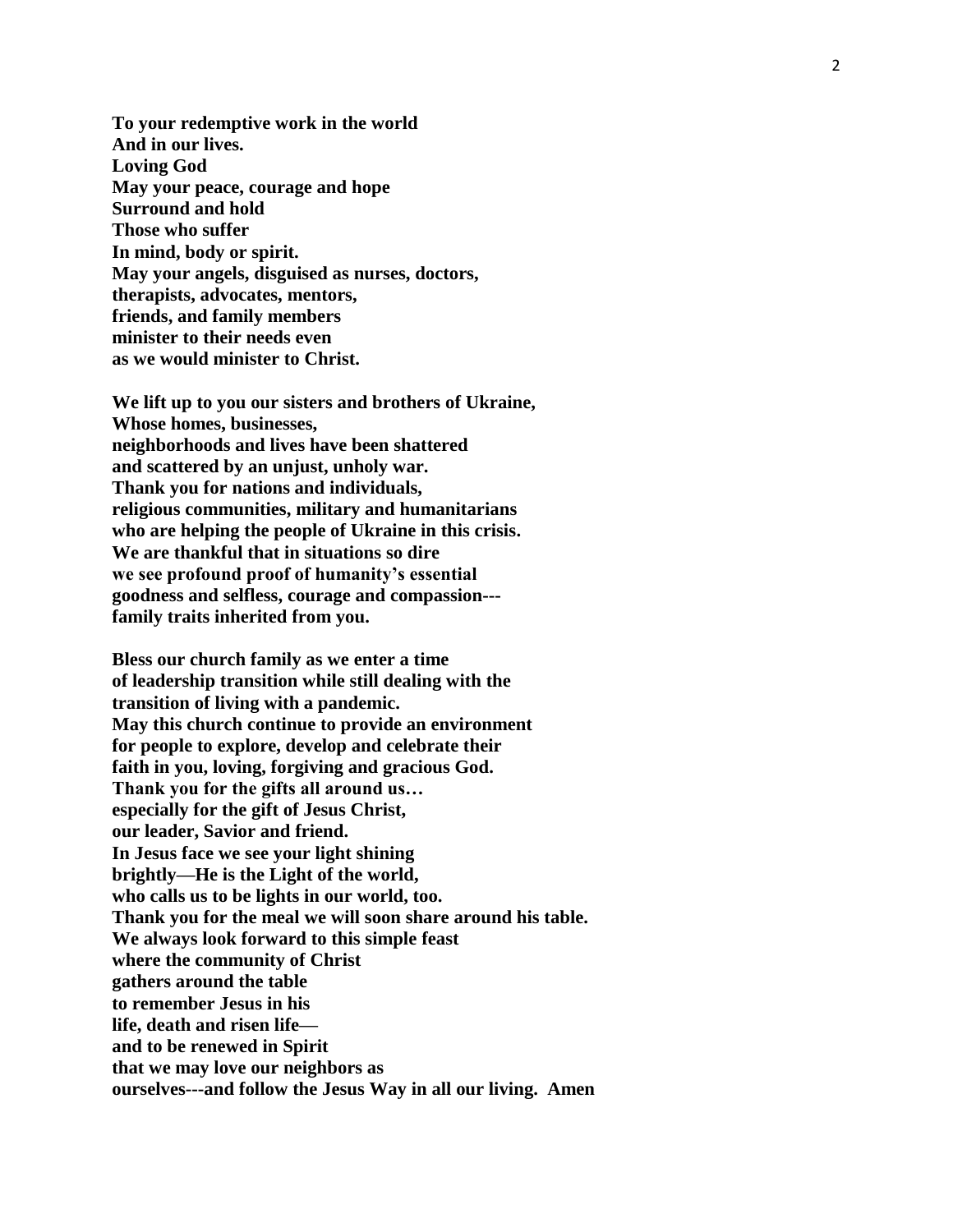## **Gospel John 21: 1-19**

**After these things Jesus showed himself again to the disciples by the Sea of Tiberias; and he showed himself in this way. Gathered there together were Simon Peter, Thomas called the Twin, Nathanael of Cana in Galilee, the sons of Zebedee, and two others of his disciples. Simon Peter said to them, 'I am going fishing.' They said to him, 'We will go with you.' They went out and got into the boat, but that night they caught nothing.**

**Just after daybreak, Jesus stood on the beach; but the disciples did not know that it was Jesus. Jesus said to them, 'Children, you have no fish, have you?' They answered him, 'No.' He said to them, 'Cast the net to the right side of the boat, and you will find some.' So they cast it, and now they were not able to haul it in because there were so many fish. That disciple whom Jesus loved said to Peter, 'It is the Lord!' When Simon Peter heard that it was the Lord, he put on some clothes, for he was naked, and jumped into the lake. But the other disciples came in the boat, dragging the net full of fish, for they were not far from the land, only about a hundred yards off.**

**When they had gone ashore, they saw a charcoal fire there, with fish on it, and bread. Jesus said to them, 'Bring some of the fish that you have just caught.' So Simon Peter went aboard and hauled the net ashore, full of large fish, a hundred and fifty-three of them; and though there were so many, the net was not torn. Jesus said to them, 'Come and have breakfast.' Now none of the disciples dared to ask him, 'Who are you?' because they knew it was the Lord. Jesus came and took the bread and gave it to them, and did the same with the fish. This was now the third time that Jesus appeared to the disciples after he was raised from the dead.**

**When they had finished breakfast, Jesus said to Simon Peter, 'Simon son of John, do you love me more than these?' He said to him, 'Yes, Lord; you know that I love you.' Jesus said to him, 'Feed my lambs.' A second time he said to him, 'Simon son of John, do you love me?' He said to him, 'Yes, Lord; you know that I love you.' Jesus said to him, 'Tend my sheep.' He said to him the third time, 'Simon son of John, do you love me?' Peter felt hurt because he said to him the third time, 'Do you love me?' And he said to him, 'Lord, you know everything; you know that I love you.' Jesus said to him, 'Feed my sheep. Very truly, I tell you, when you were younger, you used to fasten your own belt and to go wherever you wished. But when you grow old, you will stretch out your hands, and someone else will fasten a belt around you and take you where you do not wish to go.' (He said this to indicate the kind of death by which he would glorify God.) After this he said to him, 'Follow me.'**

**Sermon: TO LOVE JESUS**

**Two miles west of St. Peter's hometown of Capernaum is a small village named Tabgha. Like Capernaum it is located at the northwest corner of the Sea of Galilee. In the gospel for today, the Sea of Galilee is called the Sea of Tiberias. The village of Tabgha hosts multitudes of visiting tourists and Christian pilgrims each year. Most of them come,**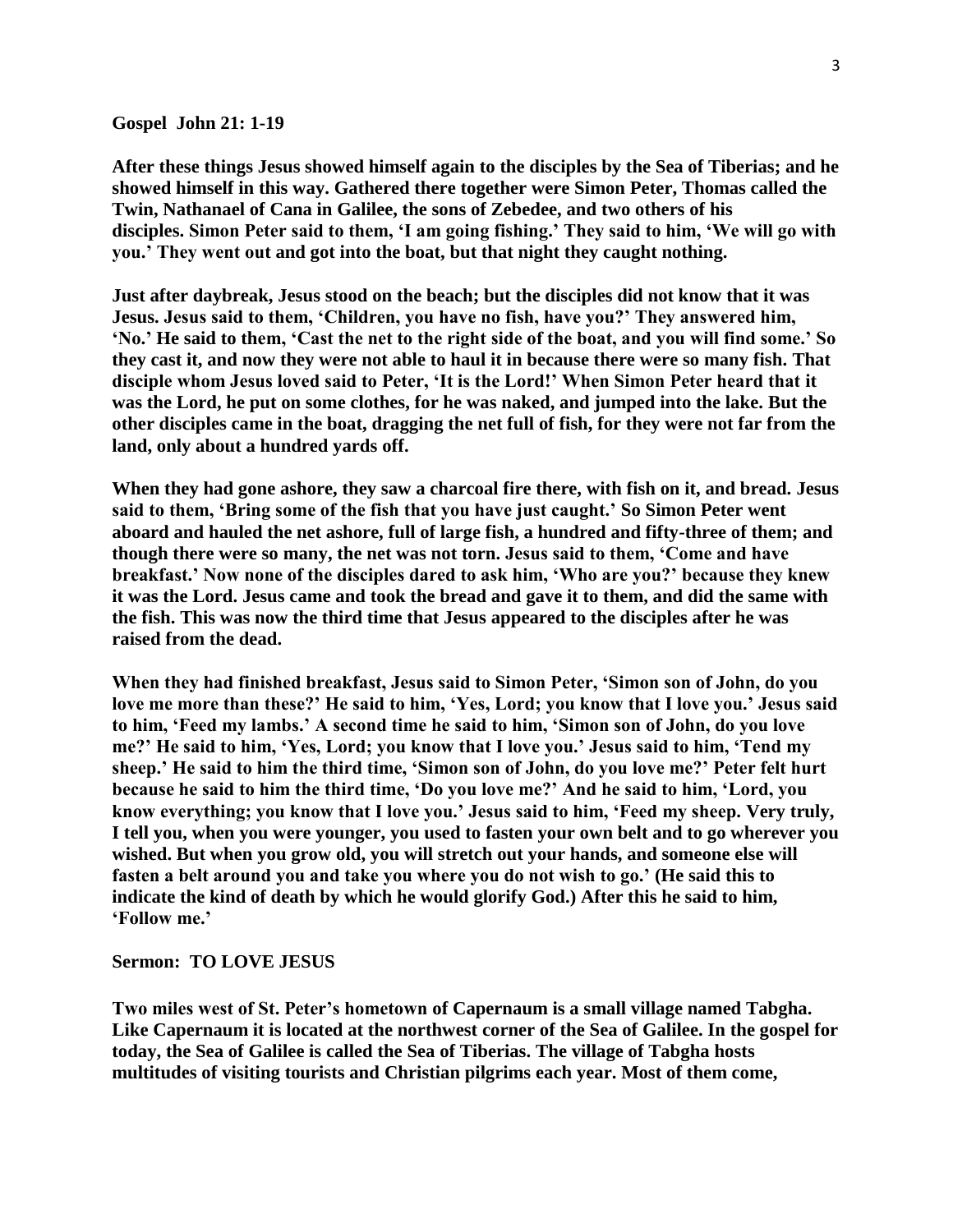**primarily, to visit two notable churches which were built to mark the spots of two significantevents in the ministry of Jesus and the ongoing life of the church.**

**One of the churches is named,** *The Church of the Multiplication.* **This church marks the place where Jesus took five loaves and two fish and after praying, used them to feed a large crowd of over 5000 men, women and children.**

**In Mark's version of the story, as daylight waned, the disciples urged Jesus to send the people away because they were in a deserted place. "Send them away so that they can go to the surrounding villages and get something to eat," the disciples said to Jesus. Perhaps their bellies were growling, too!**

**In response, Jesus said, "***You* **give them something to eat."And then he asked them how much food there was among the crowd. The disciples returned from their fact finding mission with a rather meager menu. "Five loaves and two fishes."**

**Taking the loaves and fish in his hands, Jesus blessed the food, broke it, and passed it around. As it turned out there were 12 baskets of leftovers after the multitude of thousands had had their fill.**

**But there is another special church in Tabgha. It is named the** *Church of the Primacy of Peter***. The current edifice was built in the l930's by the Franciscans, on the site where a church had previously stood. The original church, which was built in the 800's had been called** *The Place of the Coals***, referring to a certain campfire. The modern church stands on the same site**

**and houses a projection of ROCK that is located right in front of the present altar. The rock has a Latin name,** *Mensa Christi* **which means the** *Table of Christ.* **This rock is said to be the place where the risen Jesus built a campfire and hosted a fish supper for Peter and six other disciples. This came after Jesus' sharp eye had sighted fish that the disciples couldn't see from their boat. Jesus' guidance resulted in filling an empty net with a lot of fish. No one has been able to decipher the significance of the number of fish 153, except to conclude that because of Jesus, that which was barren and empty became filled up with an abundant harvest --because of him.**

**Although the results of this fishing miracle pales in size to that of others and the feeding of the multitudes, its purpose in the mind of the story-**

**teller is to reinforce an amazing mind-blowing truth: The sight of a risen Jesus was neither that of a ghost nor caused by hallucinations. The risen Christ was not a figment of his followers' imaginations or a fictional character cooked up by the gospel writers. He was real. He was alive. And the proof was that he bore upon his body the horrific marks of crucifixion. The marks of nail prints in his hands proved to a doubting Thomas that his friends had told him the truth about seeing Jesus in the flesh. It was his voice that Mary Magdalene recognized as he spoke her name, even though she thought he was the gardener. And it was the sound of Jesus' voice calling to them from the shore of Tabgha that caused the seven disciples to make a beeline for the beach.**

**It was Jesus' words of invitation that prompted Peter to gather his nerve along with his cloak and leap into the water, impatient to be near him. To be near the friend and teacher he loved so dearly--- and had failed so miserably.**

**After supper, as the disciples licked their fingers and cleaned up the remnants from the pan, Jesus and Peter had a conversation. This is the first recorded conversation between Peter and Jesus since the last supper, that is, The LAST supper they shared together. You remember that it happened on the eve before Passover, in an upper room. All the disciples**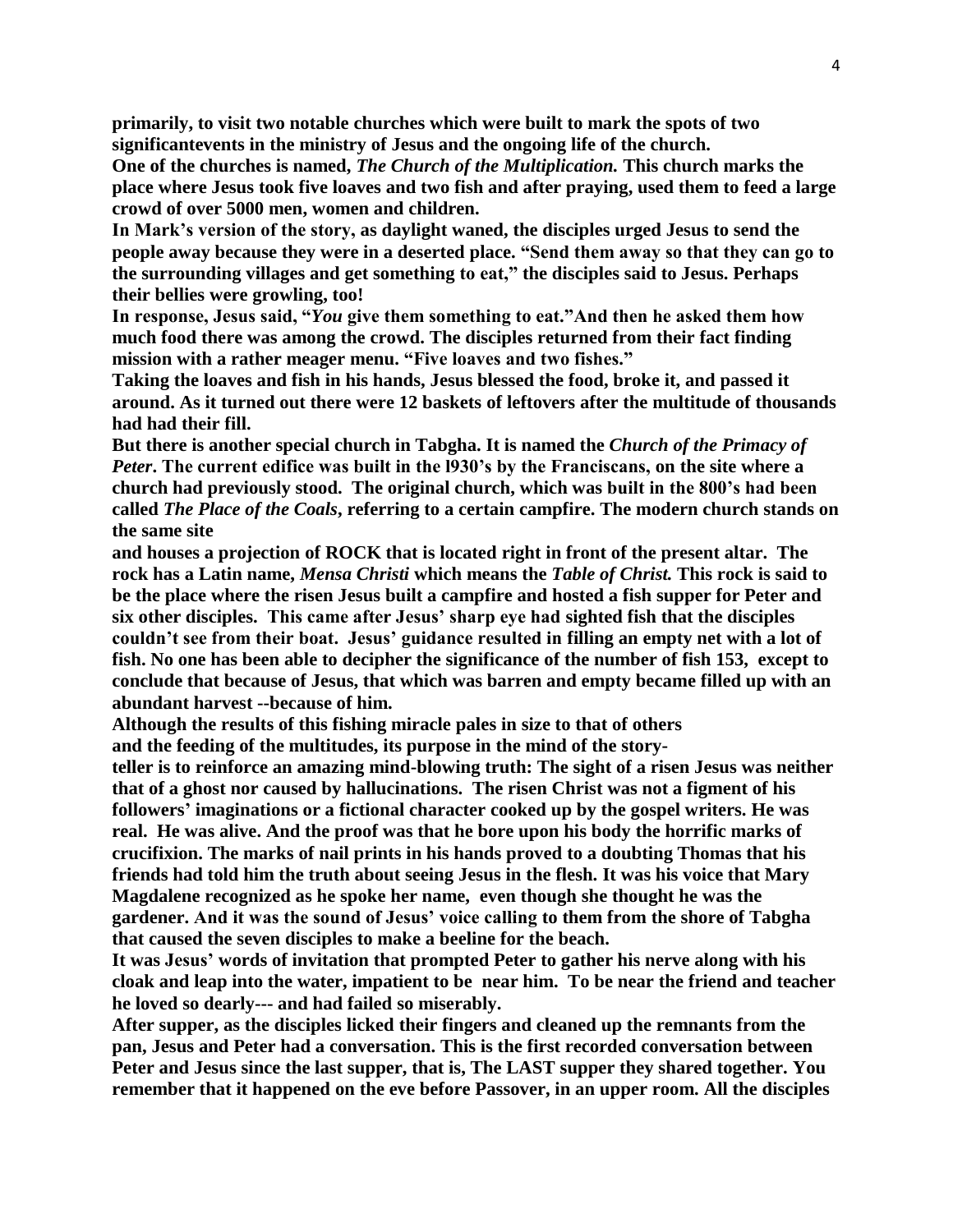**were present, including Judas who would betray him later that night. It was at that supper when Jesus showed up with a towel tied at his waist and a bowl of water in his hands. It was at that last supper where Peter refused to let Jesus wash his feet, and after being rebuffed by Jesus, he gave in. It was there at that table, that Jesus foretold Judas' betrayal. Indignant at the thought of any of them betraying their messiah, Peter pledged to him that he would die before he ever betrayed Jesus. It was at that last supper when Jesus gazed into Peter's indignant eyes and said, "Peter, before the rooster crows you will deny that you ever knew me. And you'll do it 3 times." That had been their last conversation before Jesus' dire predictions had come true. In the late hours of that fateful day, Peter, in a panic to save his own life, had stood beside a roaring campfire in**

**a courtyard and denied that he was not a friend of Jesus. And he declared it, not once or twice but three times. "I am not." "I am not!" "I AM NOT!"**

**My friends, if you were Peter, and you found yourself by some divine miracle, standing, some days or weeks after that traumatic, terrible day, standing beside a roaring campfire with the one you had denied knowing -- how would you have been feeling?**

**I'm sure that Peter was both relieved and awestruck that Jesus had been raised to life, despite being killed in the most gruesome way that Rome could manufacture. But even as that incredible reality began to sink in, a great regret must have been weighing him down-- That night in Tabgha, the giant elephant in the room, well, at the campfire, was the deep shame and grief that Peter must have felt remembering how he had denied Jesus in order to protect his life.**

**You know, my friends, Jesus could have been doing a lot of amazing things after his resurrection and before the Holy Spirit was given to believers at Pentecost. He could have confronted Pilate, Herod and the Sanhedrin with their grave errors. He could have done things that would have humbled Rome or elevated his own nation to its former status--- but that was never the kind of messiah Jesus was. Jesus was a servant king of a kingdom that is founded, not on force, not on greed, not on violence, but on forgiveness, grace and compassion. So, the risen Jesus spent his extra time, that sacred and very precious time with the friends who, in their very human and natural response to danger— had raced away into the darkness leaving him to his captors.**

**Why did Jesus act so? He came to them because he loved them. And he also knew that despite their very human tendencies and frailties, they loved him, they** *really* **did. Jesus spent his after Easter moments wanting his followers, including Peter,** 

**to know beyond any doubt, that "there is no greater love that this: "that a man lay down his life for his friends." Jesus knew that if his friends were to invest their lives in promoting God's kingdom and its values in their world, then they needed to be assured that he would always be with them.**

**And on that evening by the lake, if anyone needed reassurance of his loving presence, it was the man standing at that campfire, who was remembering another campfire-- It was the man whose face was red hot, not by the heat of the flames, but by the heat of shame. Near that campfire, not that long before, Jesus had gazed at the crowds as they hung upon his every word, as they waited for his healing touch to heal their bodies and minds. That day, as he looked around, they seemed as lost sheep, sheep who needed a shepherd. He had told his disciples to feed them, but they had been unable to fulfill that role. But now the time had come for Peter and the others to become the good shepherds of God's flock. Jesus turned to Peter and asked, "Simon son of John, do you love me?" "Simon, son of John, do**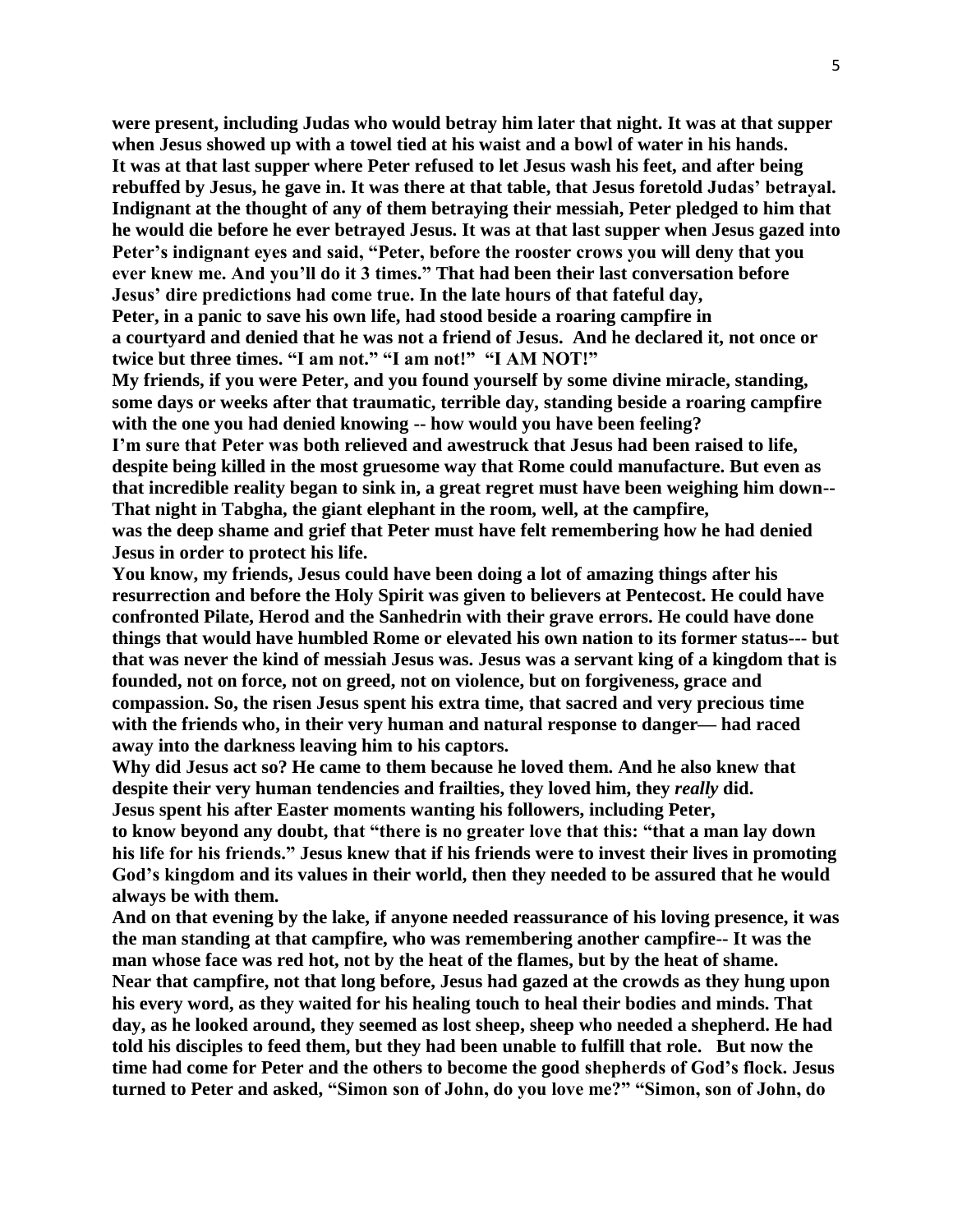**you love me? "Simon, son of John, do you love me?" With each question, Peter answered "Yes, Lord." With each answer, Peter became more agitated. He was certain that Jesus knew of his 3 denials and was reminding him to deepen his sense of guilt and shame. But that was not Jesus' intention. Because in response to Peter's trinity of "Yeses" Jesus offered a trinity of commissions: "Feed my sheep". "Tend the flock." "Follow me." Jesus was not punishing Peter in this moment. For Peter's deep sense of guilt and shame had been punishment enough. Nor was Jesus forgiving Peter for his cowardice. Forgiveness had happened for Peter and for the world as Jesus, from his cross, prayed,** *"Father forgive them for they know not what they do."*

**Jesus was not out to punish Peter or to blame him. Instead, Jesus was affirming Peter, and commissioning Peter as a leader, as a shepherd to the flock of disciples and others who were not yet in the fold. At the last LAST SUPPER, Peter, despite his love for Jesus was not prepared to give his all for Jesus, or his life to leading the flock.**

**But at** *this* **Supper, the first Supper of a new age and a new beginning for Christ's flock, Jesus believed that Peter was ready, really ready to serve.**

**He had been tried in the fire, and he would soon be inspired by the flames and wind of a Spirit—** *The Holy Spirit of Pentecost.*

**This Peter, the rash, compulsive, passionate fisher would become a humble, brave and obedient shepherd of the flock— the man that Jesus had believed in from the day that Jesus had found him at the lake shore with his fisher mates and said, "Follow me and I will teach you to fish for people."** 

**At the** *Church of the Primacy of Peter***, at Tabgha, twelve heart shaped stones, were placed there in the 800's. They mark a trail from the church to the edge of the lake. Twelve stones representing twelve disciples.**

**Pilgrims from all over the world go to see the stones, and the Mensa Christi, and the two churches, marking two unforgettable events in the story of our Christ.**

**In a YouTube video, a woman believer from France, named Claire, who recently visited the sites says, "When I come here, I hear Christ saying to me, "Claire, do you love me?" An American pilgrim, who was interviewed, testified that he and others with him "feel very loved by Jesus here."**

**Today, like Peter and his six friends, and along with believers and pilgrims of every nation, we also meet Jesus in a very special place— It is a holy place where he has met with us many times before. It is at this table, this "Mensa Christi", where we have often heard his voice, as bread as been broken and a cup offered up in prayer:** *This is my body broken for you. Eat and remember. This is the cup of the new covenant sealed by my blood. Drink and remember.*

**What are we to remember?**

**We remember not a what, but a Who: We remember Jesus and the way that he loves— He loves with a love that is self-less, and un-conditional; a love that is always timely and timeless. There are no words of judgment or condemnation spoken here at this table. This is a sacred place that reminds us that all that needed forgiveness happened at the cross. Jesus' love for us is always affirming--- Jesus believes in you!**

**Jesus believes that Peter you can, you will, you must, feed his sheep, tend his lambs, care for each other and for those outside this sheepfold-- with all that your heart, hands and voice can give.**